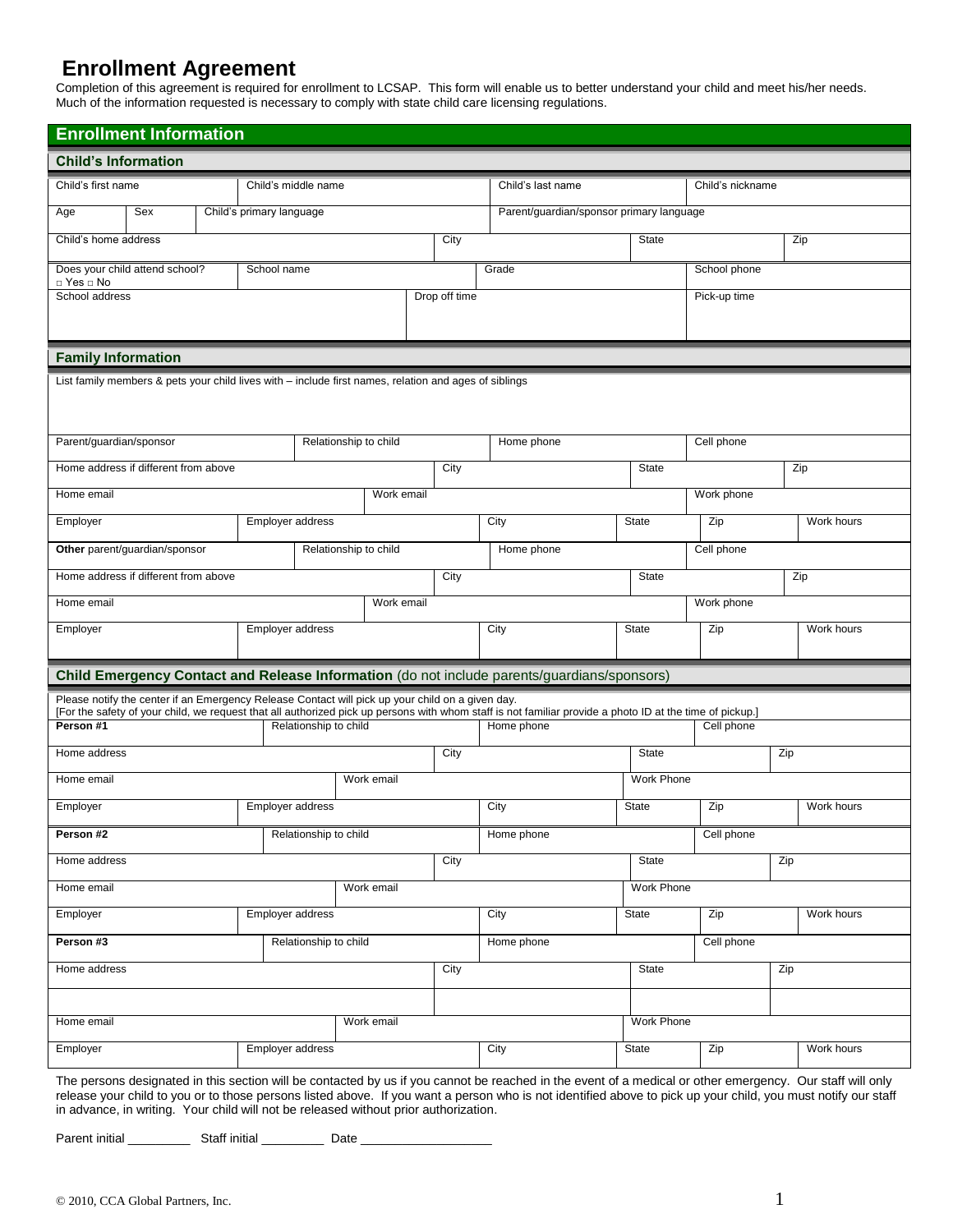| <b>Medical Information</b>                                                                                                                                                                                                                                                                                                                                                                                                                                     |                                                                                       |                                   |        |                                                                                                               |            |           |  |  |  |
|----------------------------------------------------------------------------------------------------------------------------------------------------------------------------------------------------------------------------------------------------------------------------------------------------------------------------------------------------------------------------------------------------------------------------------------------------------------|---------------------------------------------------------------------------------------|-----------------------------------|--------|---------------------------------------------------------------------------------------------------------------|------------|-----------|--|--|--|
| Child's name                                                                                                                                                                                                                                                                                                                                                                                                                                                   |                                                                                       | Birth date                        | Height | Weight                                                                                                        | Hair color | Eye color |  |  |  |
| Distinguishing marks                                                                                                                                                                                                                                                                                                                                                                                                                                           |                                                                                       |                                   |        |                                                                                                               |            |           |  |  |  |
|                                                                                                                                                                                                                                                                                                                                                                                                                                                                | <b>Child's Medical &amp; Developmental History</b>                                    |                                   |        |                                                                                                               |            |           |  |  |  |
| 1. Does your child have any special medical conditions? $\Box$ No $\Box$ Yes Explain                                                                                                                                                                                                                                                                                                                                                                           |                                                                                       |                                   |        |                                                                                                               |            |           |  |  |  |
| 2. Does your child have any chronic illnesses? $\Box$ No $\Box$ Yes Explain                                                                                                                                                                                                                                                                                                                                                                                    |                                                                                       |                                   |        |                                                                                                               |            |           |  |  |  |
|                                                                                                                                                                                                                                                                                                                                                                                                                                                                |                                                                                       |                                   |        |                                                                                                               |            |           |  |  |  |
|                                                                                                                                                                                                                                                                                                                                                                                                                                                                | 3. Please list a brief history of your child's serious injuries and hospitalizations. |                                   |        |                                                                                                               |            |           |  |  |  |
|                                                                                                                                                                                                                                                                                                                                                                                                                                                                |                                                                                       |                                   |        |                                                                                                               |            |           |  |  |  |
| 4. Does your child have diabetes? $\Box$ No $\Box$ Yes If yes, please attach care instructions from your physician.<br>5. Does your child have asthma? $\Box$ No $\Box$ Yes If yes, please attach care instructions from your physician.<br>6. Will medication be administered regularly? $\Box$ No $\Box$ Yes If yes, please attach care instructions from your physician.<br>7. Does your child have any special dietary needs? $\Box$ No $\Box$ Yes Explain |                                                                                       |                                   |        |                                                                                                               |            |           |  |  |  |
| 8. Is your child able to fully participate in all activities? $\Box$ Yes $\Box$ No Explain                                                                                                                                                                                                                                                                                                                                                                     |                                                                                       |                                   |        |                                                                                                               |            |           |  |  |  |
|                                                                                                                                                                                                                                                                                                                                                                                                                                                                |                                                                                       |                                   |        |                                                                                                               |            |           |  |  |  |
| 9. Does your child have any physical restrictions? $\Box$ No $\Box$ Yes Explain                                                                                                                                                                                                                                                                                                                                                                                |                                                                                       |                                   |        |                                                                                                               |            |           |  |  |  |
| 10. Does your child function at the level of other children in his/her age group? $\Box$ Yes $\Box$ No Explain                                                                                                                                                                                                                                                                                                                                                 |                                                                                       |                                   |        |                                                                                                               |            |           |  |  |  |
| 11. Is your child able to walk □ Yes □ No                                                                                                                                                                                                                                                                                                                                                                                                                      |                                                                                       |                                   |        |                                                                                                               |            |           |  |  |  |
| 12. Can your child communicate his/her needs? $\Box$ Yes $\Box$ No                                                                                                                                                                                                                                                                                                                                                                                             |                                                                                       |                                   |        |                                                                                                               |            |           |  |  |  |
| 13. Does your child need assistance at meal time? $\Box$ No $\Box$ Yes Explain                                                                                                                                                                                                                                                                                                                                                                                 |                                                                                       |                                   |        |                                                                                                               |            |           |  |  |  |
| 14. Does your child rest during the day? □ No □ Yes<br>15. Is your child toilet trained? □ No □ Yes<br>16. Does your child use any special equipment, such as breathing machine, wheelchair, hearing aid, braces, glasses etc? □ No □ Yes Explain                                                                                                                                                                                                              |                                                                                       |                                   |        |                                                                                                               |            |           |  |  |  |
| 17. Does your child require on-to-one care/supervision on a regular basis for a significant period of time? □ Nor □ Yes Explain                                                                                                                                                                                                                                                                                                                                |                                                                                       |                                   |        |                                                                                                               |            |           |  |  |  |
| 18. Does your child require any accommodations or modifications to fully and equally enjoy and participated in a group care setting?<br>□ No □ Yes Explain                                                                                                                                                                                                                                                                                                     |                                                                                       |                                   |        |                                                                                                               |            |           |  |  |  |
| <b>Illness History</b> (please check all that apply)<br>D Vision problems<br>□ Nosebleeds<br>$\Box$ Seizures<br>□ Hearing problems<br>$\Box$ Skin rashes<br>□ Mouth sores<br>constipation<br>$\Box$ Sore throats<br>□ Fainting<br>Diarrhea<br>$\Box$ Ear infections<br>□ Persistent cough<br>□ Asthma/breathing problems<br>D Urinary tract infections<br>□ Other<br>Please attach care instructions from your physician for any of these illnesses.           |                                                                                       |                                   |        |                                                                                                               |            |           |  |  |  |
| <b>Disease History</b> (please check all that apply and add the date)                                                                                                                                                                                                                                                                                                                                                                                          |                                                                                       |                                   |        |                                                                                                               |            |           |  |  |  |
| □ Chicken Pox (Varicella)<br>□ Measles Rubella<br>Rubella (German Measles)<br>□ Mumps<br>□ Scarlet Fever                                                                                                                                                                                                                                                                                                                                                       | □ Bronchiolitis<br>n Pneumonia<br>□ Tetanus<br>Diphtheria                             | $\Box$ Pertussis (Whooping cough) |        | □ Botulism<br>□ Haemophilus Influenza<br>□ Meningococcal Infection<br>□ Rabies<br>$\Box$ Bacterial Meningitis |            |           |  |  |  |
| Allergies (please list)<br><b>Medication Allergies</b>                                                                                                                                                                                                                                                                                                                                                                                                         | Reaction                                                                              | <b>Food Allergies</b>             |        | Reaction                                                                                                      |            |           |  |  |  |
| <b>Bee Stings Allergies</b>                                                                                                                                                                                                                                                                                                                                                                                                                                    | Reaction                                                                              | <b>Respiratory Allergies</b>      |        | Reaction                                                                                                      |            |           |  |  |  |
| <b>Other Allergies</b>                                                                                                                                                                                                                                                                                                                                                                                                                                         | Reaction<br>Are any of these allergies life-threatening?<br>□ Yes<br>$\Box$ No        |                                   |        |                                                                                                               |            |           |  |  |  |
| Please attach care instructions from your physician for any life-threatening allergies                                                                                                                                                                                                                                                                                                                                                                         |                                                                                       |                                   |        |                                                                                                               |            |           |  |  |  |
| Miscellaneous Screenings and Tests (please check all that apply and add the date of last screening)<br>□ Vision                                                                                                                                                                                                                                                                                                                                                | Developmental                                                                         |                                   |        | □ Tuberculosis (PPD)                                                                                          |            |           |  |  |  |
| $\Box$ Hearing                                                                                                                                                                                                                                                                                                                                                                                                                                                 | □ Aptitude                                                                            |                                   |        | □ Sickle Cell Anemia                                                                                          |            |           |  |  |  |
| □ Speech                                                                                                                                                                                                                                                                                                                                                                                                                                                       | <b>Educational</b>                                                                    |                                   |        | □ Other                                                                                                       |            |           |  |  |  |
| To the best of my knowledge the information contained above is accurate.                                                                                                                                                                                                                                                                                                                                                                                       |                                                                                       |                                   |        |                                                                                                               |            |           |  |  |  |

| Parent initial | Staff initial | Date |
|----------------|---------------|------|
|                |               |      |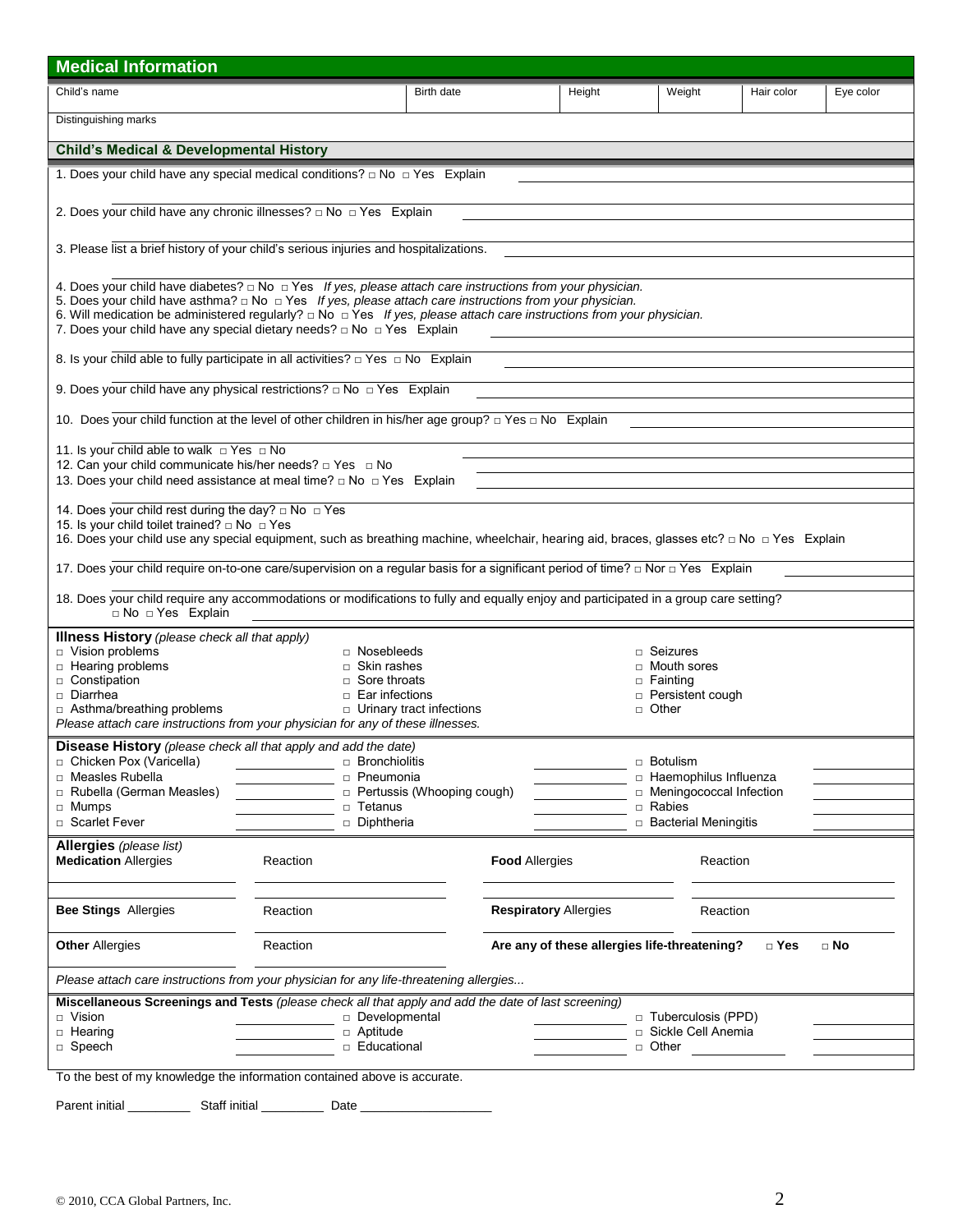| <b>Medical Information (continued)</b>                                                                                                                                                                                                                                                                                                       |                                            |                                   |      |                                            |                                          |       |                                        |                |                |
|----------------------------------------------------------------------------------------------------------------------------------------------------------------------------------------------------------------------------------------------------------------------------------------------------------------------------------------------|--------------------------------------------|-----------------------------------|------|--------------------------------------------|------------------------------------------|-------|----------------------------------------|----------------|----------------|
| Child's name                                                                                                                                                                                                                                                                                                                                 |                                            |                                   |      |                                            | Birth date                               |       |                                        |                |                |
| <b>Child's Medical Care Provider</b>                                                                                                                                                                                                                                                                                                         |                                            |                                   |      |                                            |                                          |       |                                        |                |                |
| Primary physician's name                                                                                                                                                                                                                                                                                                                     | Primary physician's practice name<br>Phone |                                   |      |                                            |                                          |       |                                        |                |                |
| Physician's practice address                                                                                                                                                                                                                                                                                                                 |                                            |                                   |      | City                                       | <b>State</b>                             |       | Zip                                    |                |                |
| Preferred hospital/clinic for emergency care                                                                                                                                                                                                                                                                                                 |                                            |                                   |      | City                                       |                                          |       | <b>State</b>                           |                |                |
| Dentist's name                                                                                                                                                                                                                                                                                                                               |                                            | Dentist's practice name           |      |                                            |                                          | Phone |                                        |                |                |
| Dentist's practice address                                                                                                                                                                                                                                                                                                                   |                                            |                                   | City | <b>State</b>                               |                                          |       | Zip                                    |                |                |
| <b>Child's Insurance Provider</b>                                                                                                                                                                                                                                                                                                            |                                            |                                   |      |                                            |                                          |       |                                        |                |                |
| Child's health insurance provider name                                                                                                                                                                                                                                                                                                       | Policy number                              |                                   |      |                                            | Secondary health insurance provider name |       |                                        | Policy number  |                |
| Child's Immunization History (please attach a copy of your child's immunization records)                                                                                                                                                                                                                                                     |                                            |                                   |      |                                            |                                          |       |                                        |                |                |
| Below is a list of immunizations that your child may have received. Immunizations in bold are required by our state.                                                                                                                                                                                                                         |                                            |                                   |      |                                            |                                          |       |                                        |                |                |
| Anthrax                                                                                                                                                                                                                                                                                                                                      | Influenza                                  |                                   |      | <b>Pneumococcal disease</b>                |                                          |       | Smallpox                               |                |                |
| <b>Diphtheria</b>                                                                                                                                                                                                                                                                                                                            |                                            | Lyme Disease                      |      | <b>Polio</b>                               |                                          |       | <b>Tetanus</b>                         |                |                |
| Haemophilus Influenza type b (Hib)                                                                                                                                                                                                                                                                                                           | <b>Measles</b>                             |                                   |      | Rabies                                     |                                          |       | Tuberculosis                           |                |                |
| <b>Hepatitis A</b>                                                                                                                                                                                                                                                                                                                           |                                            | Meningococcal disease             |      | Rotavirus                                  |                                          |       | <b>Typhoid Fever</b>                   |                |                |
| <b>Hepatitis B</b><br>Human Papillomavirus (HPV)                                                                                                                                                                                                                                                                                             | <b>Mumps</b>                               | <b>Pertussis (Whooping Cough)</b> |      | <b>Rubella</b><br>Shingles (Herpes Zoster) |                                          |       | Varicella (Chickenpox)<br>Yellow Fever |                |                |
|                                                                                                                                                                                                                                                                                                                                              |                                            |                                   |      |                                            |                                          |       |                                        |                |                |
| <b>Additional Medical Policies</b>                                                                                                                                                                                                                                                                                                           |                                            |                                   |      |                                            |                                          |       |                                        |                |                |
| 1. Prior to enrollment, I must provide the center with updated medical and immunization information for my child. This information is to be<br>kept current and updated in accordance with state child care regulations.                                                                                                                     |                                            |                                   |      |                                            |                                          |       |                                        | <b>Initial</b> |                |
| 2. I agree to provide information to the child care center about my child's conditions, illnesses, allergies or other needs.                                                                                                                                                                                                                 |                                            |                                   |      |                                            |                                          |       |                                        |                |                |
| 3. If my child becomes ill with a reportable contagious disease, I understand that he/she will not be able to return until I bring in a physician's<br>note stating that he/she is no longer contagious.                                                                                                                                     |                                            |                                   |      |                                            |                                          |       |                                        |                |                |
| 4. If my child becomes ill during his/her time at the child care center, the staff will contact me to pick up my child. I will arrange for pick up as<br>soon as possible and no later than 2 hours after being contacted. If I cannot be reached, the staff will contact those listed in the Child<br><b>Emergency Contact and Release.</b> |                                            |                                   |      |                                            |                                          |       |                                        |                |                |
|                                                                                                                                                                                                                                                                                                                                              |                                            |                                   |      |                                            |                                          |       |                                        |                |                |
| <b>Emergency Medical Authorization &amp; Consent</b>                                                                                                                                                                                                                                                                                         |                                            |                                   |      |                                            |                                          |       |                                        |                |                |
| In case of a medical emergency, the staff will attempt to contact me, those listed in the Child Emergency Contact and Release, and lastly<br>my physician.                                                                                                                                                                                   |                                            |                                   |      |                                            |                                          |       |                                        |                | <b>Initial</b> |
| In case of a medical emergency, I agree that my child may receive first aid and/or CPR.                                                                                                                                                                                                                                                      |                                            |                                   |      |                                            |                                          |       |                                        |                |                |
| In case of a medical emergency, I permit the transportation of my child to a local hospital or other urgent care facility, if necessary by<br>paramedics or other emergency personnel.                                                                                                                                                       |                                            |                                   |      |                                            |                                          |       |                                        |                |                |
| In case of a medical emergency, I will be responsible for the emergency medical expenses.                                                                                                                                                                                                                                                    |                                            |                                   |      |                                            |                                          |       |                                        |                |                |
| In case of an accidental ingestion of a poisonous substance, I consent to my child being treated as directed by the Poison Control Center.                                                                                                                                                                                                   |                                            |                                   |      |                                            |                                          |       |                                        |                |                |
|                                                                                                                                                                                                                                                                                                                                              |                                            |                                   |      |                                            |                                          |       |                                        |                |                |
|                                                                                                                                                                                                                                                                                                                                              |                                            |                                   |      |                                            |                                          |       |                                        |                |                |
| I give my permission to this center to apply □ sunscreen and □ insect repellant to my child. Please check which product you will permit.                                                                                                                                                                                                     |                                            |                                   |      |                                            |                                          |       |                                        |                | Initial        |
| I understand that I must supply my own sunscreen and/or insect repellant with a valid expiration date, and it will be labeled with my child's<br>name.                                                                                                                                                                                       |                                            |                                   |      |                                            |                                          |       |                                        |                |                |
| I have special instructions for the application process. $\Box$ None $\Box$                                                                                                                                                                                                                                                                  |                                            |                                   |      |                                            |                                          |       |                                        |                |                |
|                                                                                                                                                                                                                                                                                                                                              |                                            |                                   |      |                                            |                                          |       |                                        |                |                |
|                                                                                                                                                                                                                                                                                                                                              |                                            |                                   |      |                                            |                                          |       |                                        |                |                |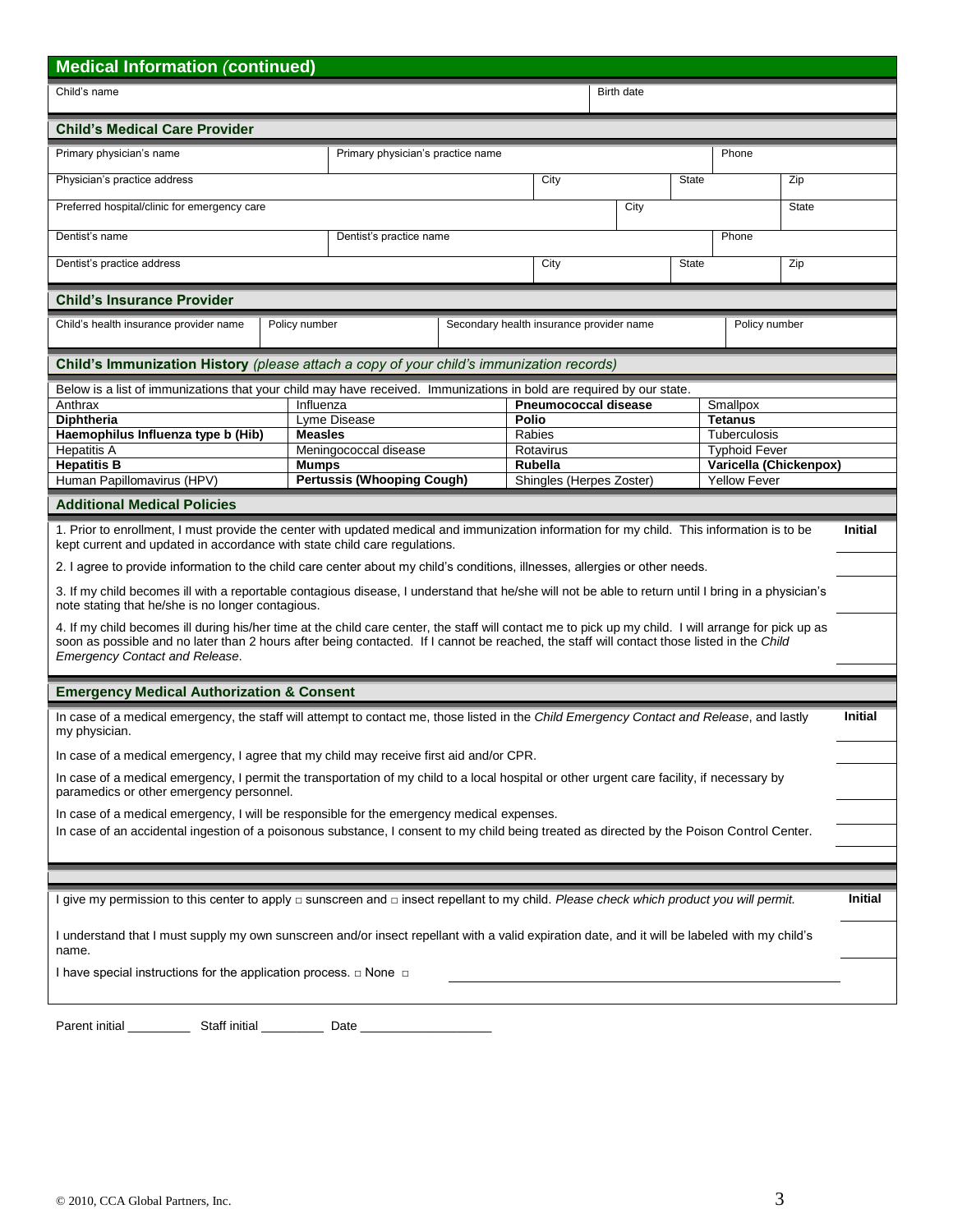## **Enrollment Agreement**

| EIII AIIIIIEIII WALEEIIIEIII<br><b>Rate Agreement and Contract</b>                                                                                                                                                                                                                                                                                                                            |            |       |               |        |                             |                                                                                                                                                  |                |  |
|-----------------------------------------------------------------------------------------------------------------------------------------------------------------------------------------------------------------------------------------------------------------------------------------------------------------------------------------------------------------------------------------------|------------|-------|---------------|--------|-----------------------------|--------------------------------------------------------------------------------------------------------------------------------------------------|----------------|--|
| Child's name                                                                                                                                                                                                                                                                                                                                                                                  |            |       |               |        |                             | Birth date                                                                                                                                       |                |  |
|                                                                                                                                                                                                                                                                                                                                                                                               |            |       |               |        |                             |                                                                                                                                                  |                |  |
| <b>Hours of Operation</b>                                                                                                                                                                                                                                                                                                                                                                     |            |       |               |        |                             |                                                                                                                                                  |                |  |
| Regular operating hours are Monday through Friday from 6:00 AM to 6:00 PM except closings for various holidays, and inclement weather as<br>described in the Family Handbook. Please consult the current calendar for holidays. There is no reduction in tuition as a result of center<br>closures.                                                                                           |            |       |               |        |                             |                                                                                                                                                  |                |  |
| The procedure to notify families should severe weather or other conditions prevent the program from opening on time or at all will be announced on radio<br>station <b>q102.7, kbiq.</b> If it becomes necessary to close early, we will contact you or someone listed in the Emergency Contact and Release, and it will be<br>your responsibility to arrange for your child's early pick up. |            |       |               |        |                             |                                                                                                                                                  |                |  |
| <b>Scheduled Attendance</b>                                                                                                                                                                                                                                                                                                                                                                   |            |       |               |        |                             |                                                                                                                                                  |                |  |
| The days and hours that I wish to contract for child care are as follows:                                                                                                                                                                                                                                                                                                                     |            |       |               |        |                             |                                                                                                                                                  |                |  |
| Day of week                                                                                                                                                                                                                                                                                                                                                                                   | Start time | AM/PM | End time      | AM/PM  | Comments                    |                                                                                                                                                  |                |  |
| Monday<br>Tuesday                                                                                                                                                                                                                                                                                                                                                                             |            |       |               |        |                             |                                                                                                                                                  |                |  |
| Wednesday<br>Thursday                                                                                                                                                                                                                                                                                                                                                                         |            |       |               |        |                             |                                                                                                                                                  |                |  |
| Friday                                                                                                                                                                                                                                                                                                                                                                                        |            |       |               |        |                             |                                                                                                                                                  |                |  |
| I would prefer to make tuition payments on a                                                                                                                                                                                                                                                                                                                                                  |            |       | $\Box$ weekly |        | bi-weekly<br>$\Box$ monthly | basis.                                                                                                                                           |                |  |
| Fee Policy (to be completed by staff; reviewed and initialed by the parent/guardian/sponsor after completion)                                                                                                                                                                                                                                                                                 |            |       |               |        |                             |                                                                                                                                                  |                |  |
|                                                                                                                                                                                                                                                                                                                                                                                               |            |       |               | is due | □ weekly.                   |                                                                                                                                                  | <b>Initial</b> |  |
|                                                                                                                                                                                                                                                                                                                                                                                               |            |       |               |        | bi-weekly.                  |                                                                                                                                                  |                |  |
|                                                                                                                                                                                                                                                                                                                                                                                               |            |       |               |        | monthly.                    |                                                                                                                                                  |                |  |
|                                                                                                                                                                                                                                                                                                                                                                                               |            |       |               |        |                             |                                                                                                                                                  |                |  |
| request of a doctor (a written doctor's note is required to receive credit).                                                                                                                                                                                                                                                                                                                  |            |       |               |        |                             | - Tuition is not subject to discounts for holidays, emergency closures (i.e., weather), or absence other than hospitalization or absence at the  |                |  |
| - I agree to pay the full tuition in advance of services rendered.                                                                                                                                                                                                                                                                                                                            |            |       |               |        |                             |                                                                                                                                                  |                |  |
| - I agree to pay the full tuition fee even if my child is absent for one or more days.                                                                                                                                                                                                                                                                                                        |            |       |               |        |                             |                                                                                                                                                  |                |  |
| - A late fee of \$30.00 is due if tuition is not received by 12:00pmTuesday afternoon.                                                                                                                                                                                                                                                                                                        |            |       |               |        |                             |                                                                                                                                                  |                |  |
| - A non-refundable registration fee of \$50.00 is due yearly.                                                                                                                                                                                                                                                                                                                                 |            |       |               |        |                             |                                                                                                                                                  |                |  |
| - A late pick-up fee of \$1 per minute, per child is due if my child is not picked up by scheduled time.                                                                                                                                                                                                                                                                                      |            |       |               |        |                             |                                                                                                                                                  |                |  |
| - Accounts not paid by noon on Tuesday of the week will result in immediate termination of service.                                                                                                                                                                                                                                                                                           |            |       |               |        |                             |                                                                                                                                                  |                |  |
| event. A specific permission slip may be required.                                                                                                                                                                                                                                                                                                                                            |            |       |               |        |                             | - My child may have the opportunity to participate in a special program or field trip that may have an additional fee due before the day of the  |                |  |
| check or ACH transaction will result in my account being place on "cash only" status.                                                                                                                                                                                                                                                                                                         |            |       |               |        |                             | - All returned checks or ACH transactions (automatic debits) will be charged a fee up to the maximum amount allowed by law. One returned         |                |  |
| - A payment ledger forn income tax purposes will be provided no later than January 31 <sup>st</sup> .                                                                                                                                                                                                                                                                                         |            |       |               |        |                             |                                                                                                                                                  |                |  |
|                                                                                                                                                                                                                                                                                                                                                                                               |            |       |               |        |                             |                                                                                                                                                  |                |  |
| <b>Other Agreements</b>                                                                                                                                                                                                                                                                                                                                                                       |            |       |               |        |                             |                                                                                                                                                  |                |  |
| <b>Private Employment Acknowledgement and Release</b>                                                                                                                                                                                                                                                                                                                                         |            |       |               |        |                             |                                                                                                                                                  |                |  |
| <b>Initial</b><br>Any arrangement/employment between me and staff of this center (i.e., babysitting), outside of the programs and services offered by this<br>center, is an individual endeavor and private matter not connected or sanctioned by this center. This center shall remain harmless from any<br>such arrangement.                                                                |            |       |               |        |                             |                                                                                                                                                  |                |  |
| <b>Media Release</b>                                                                                                                                                                                                                                                                                                                                                                          |            |       |               |        |                             |                                                                                                                                                  |                |  |
| the use and reproduction of photographs of your child in conjunction with the program.                                                                                                                                                                                                                                                                                                        |            |       |               |        |                             | Occasionally, photos will be taken of the children at the center for use within the center or on our website. Please indicate that you authorize | <b>Initial</b> |  |
|                                                                                                                                                                                                                                                                                                                                                                                               |            |       |               |        |                             |                                                                                                                                                  |                |  |